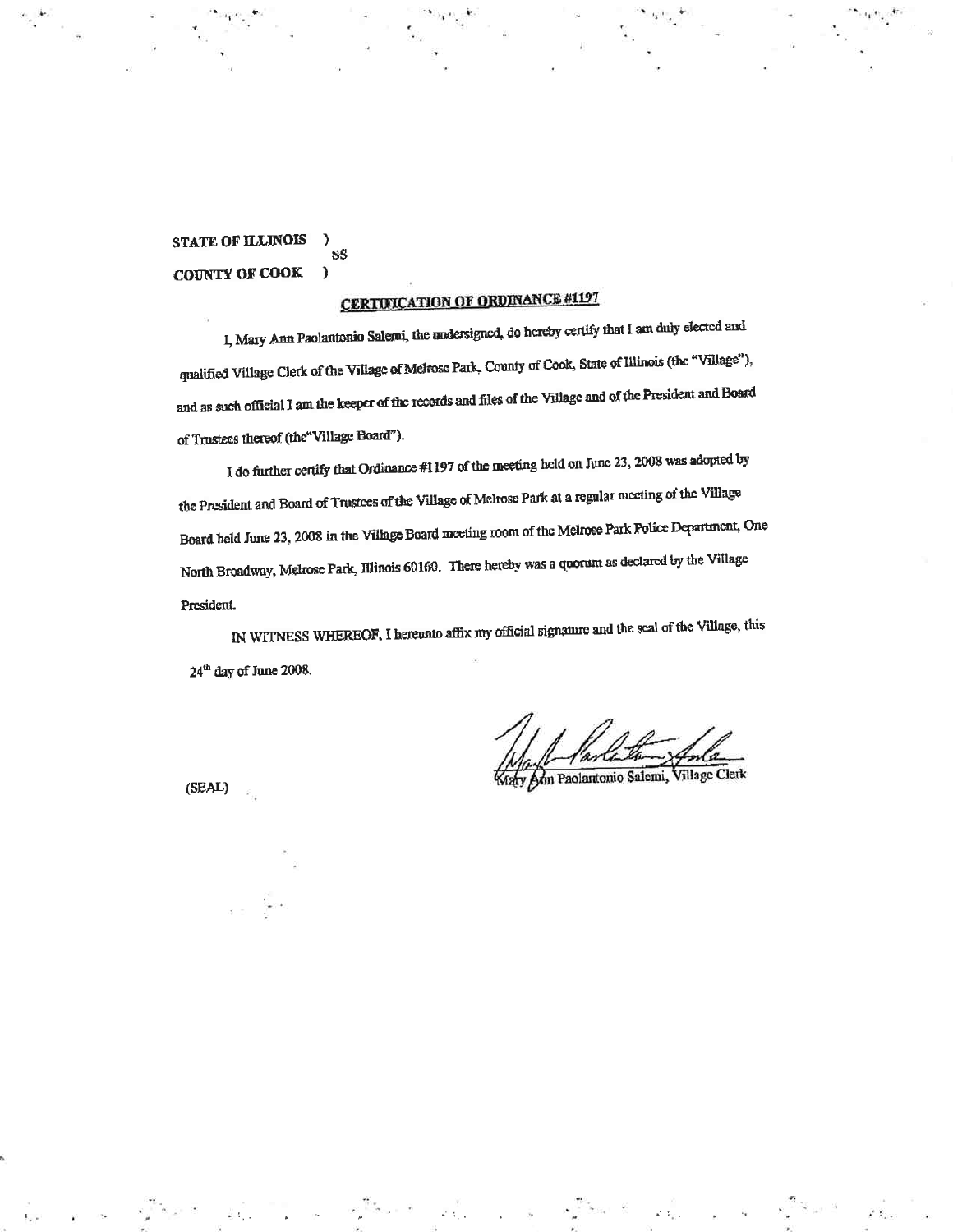## **VILLAGE OF MELROSE PARK** COOK COUNTY, ILLINOIS

# ORDINANCE NO. 1197

AN ORDINANCE AMENDING CHAPTER 3.04 OF THE VILLAGE OF MELROSE PARK MUNICIPAL CODE, CONTRACTS AND BIDDING PROCEDURE, FOR THE VILLAGE OF MELROSE PARK, COUNTY OF COOK, STATE OF ILLINOIS.

ADOPTED BY THE PRESIDENT AND BOARD OF TRUSTEES OF THE **VILLAGE OF MELROSE PARK** 

# THIS 23<sup>RD</sup> DAY OF JUNE 2008

# RONALD M. SERPICO, Village President MARY ANN PAOLANTONIO SALEMI, Village Clerk

## **Board Of Trustees**

JOHN S. CONTEDUCA CATHLEEN COSSIDENT ITALIA **ARTURO J. MOTA** ANTHONY J. PRIGNANO **MARY RAMIREZ TACONI JAIME ANGUIANO** 

클로코テニ로르르토드로토르토드로프르토드

Published by authority of the President and Board of Trustees Of the Village of Melrose Park, Cook County, Illinois on This 24TH day of JUNE 2008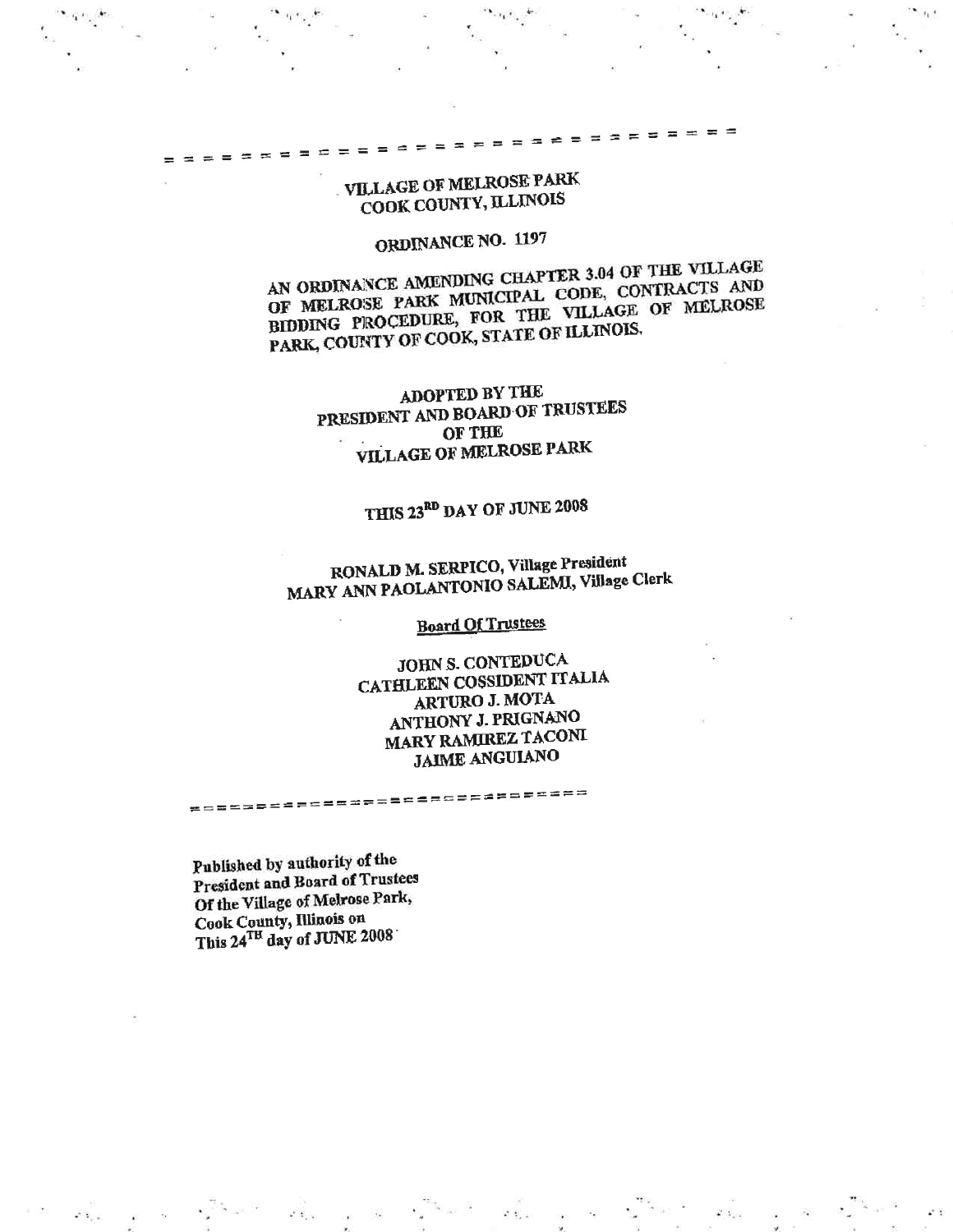# ORDINANCE NO. 1197

## AN ORDINANCE AMENDING CHAPTER 3.04 OF THE VILLAGE OF MELROSE PARK MUNICIPAL CODE, CONTRACTS AND BIDDING PROCEDURE, FOR THE VILLAGE OF MELROSE PARK, COUNTY OF COOK, STATE OF ILLINOIS.

WHEREAS, the Village of Melrose Park, County of Cook, State of Illinois (the "Village") is a duly organized and existing village created under the provisions of the laws of the State of Illinois, and is operating under the provisions of the Illinois Municipal Code, and all laws amendatory thereof and supplementary thereto, with full powers to enact ordinances and adopt resolutions for the benefit of the residents of the Village; and

WHEREAS, the Village President (the "President"), the Honorable Ronald M. Serpico, the Village Clerk, the Honorable Mary Ann Paolantonio Salemi, having taken office on May 2, 2005, and the Board of Trustees of the Village (the "Village Board"), the Honorable John S. Conteduca, Cathleen Cossident Italia, Arturo J. Mota, Anthony J. Prignano, and Mary Ramirez Taconi, having taken office on May 14, 2007, and the Honorable Jaime Anguiano, having taken office on March 10, 2008, constitute the duly elected, qualified and acting officials of the Village; and

WHEREAS, a process to define responsible bidders in the case of bidders for construction projects (construction of new facilities, renovation of current facilities, road construction projects) involving contract amounts in excess of twenty-five thousand dollars (\$25,000) should be added to the requirements set forth by the Village; and

WHEREAS, therefore, the Village Board deems it advisable and necessary for the benefit of the Village and the health, safety, and welfare of its residents to amend the Village of Melrose Park Municipal Code (the "Village Code") by adding Section 3.04.060 of Chapter 3.04,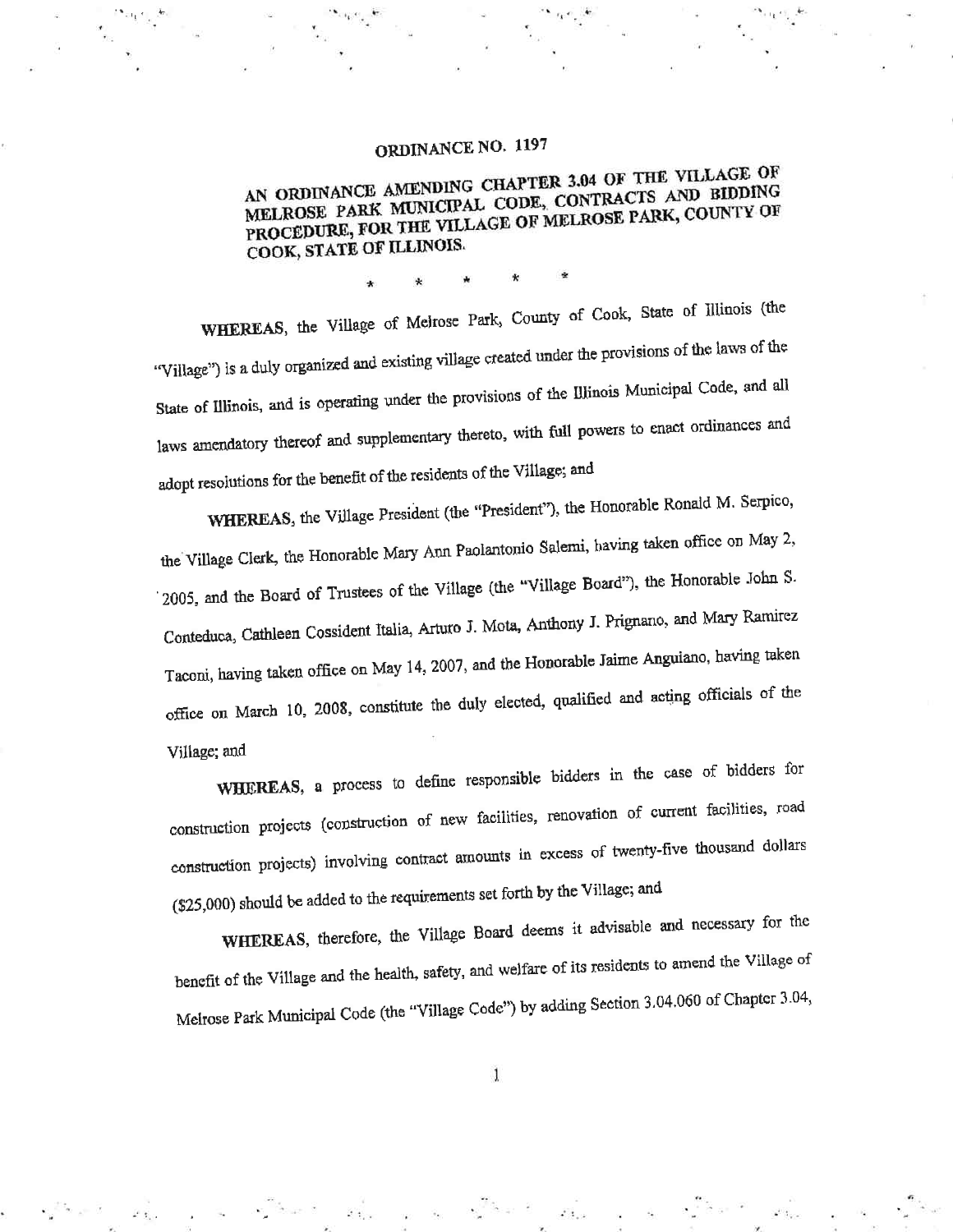Contracts and Bidding Procedure, regarding the responsible bidder process for construction contracts; and

NOW, THEREFORE, BE IT ORDAINED by the President and the Board of Trustees of the Village of Melrose Park, County of Cook, State of Illinois, as follows:

### **ARTICLE L** IN GENERAL

#### Incorporation Clause. Section 01.

All of the recitals hereinbefore stated as contained in the preambles to this Ordinance are full, true and correct, and the Village Board does hereby, by reference, incorporate and make them part of this Ordinance as legislative findings.

#### Purpose. Section 02.

The purpose of this Ordinance is to amend the Village Code by adding Section 3.04.060 of Chapter 3.04, Contracts and Bidding Procedure, regarding the responsible bidder process for construction contracts.

#### Invocation of Authority. Section 03.

This Ordinance is enacted pursuant to the authority granted to the Village by the Constitution of the State of Illinois and the Illinois Compiled Statutes.

#### State Law Adopted. Section 04.

All applicable provisions of the Illinois Compiled Statutes, including the Illinois Municipal Code, as may be amended from time to time, relating to the purposes of this Ordinance are hereby incorporated herein by reference.

## Sections 05-09 Reserved.

 $\overline{2}$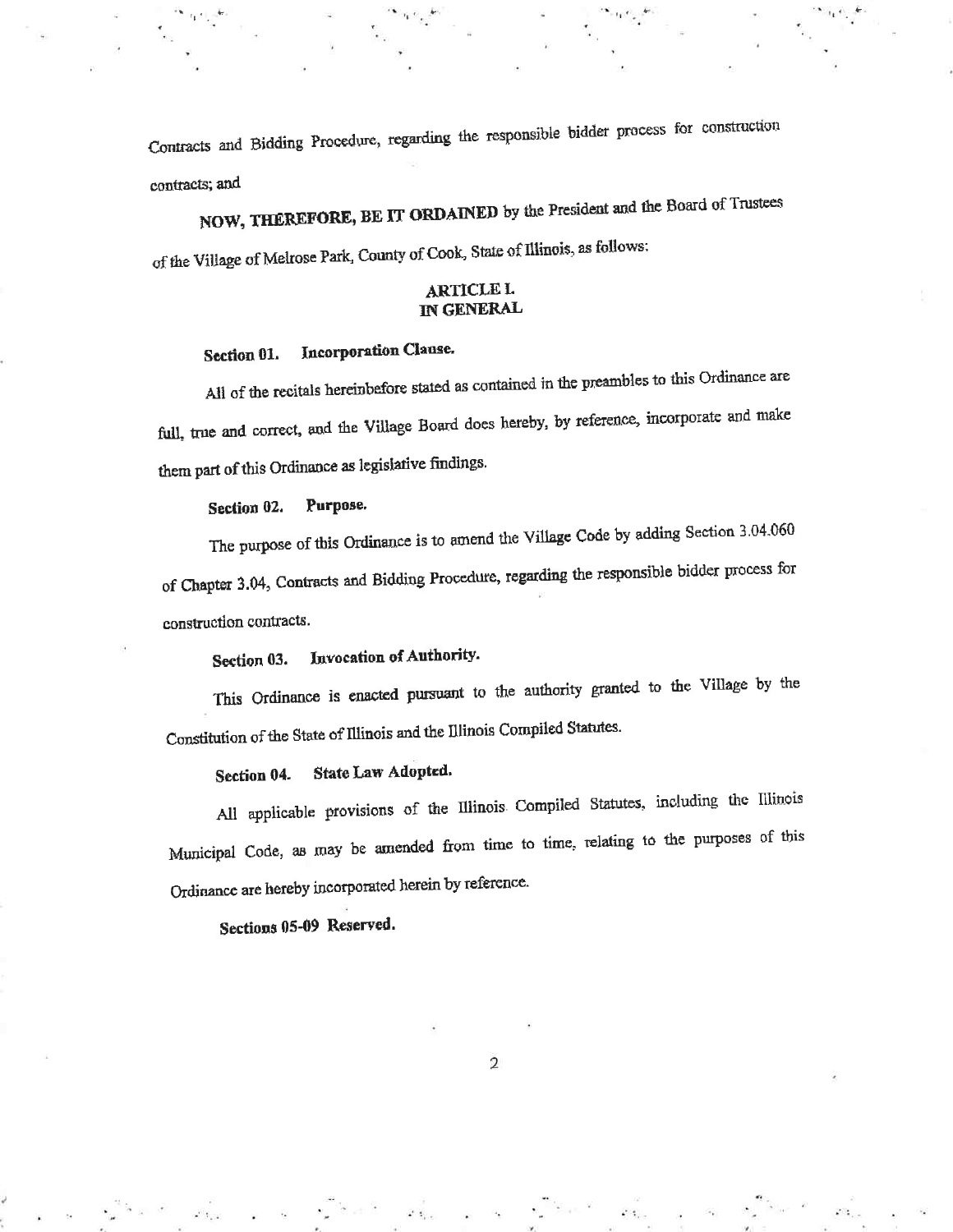### ARTICLE II. ADDITION OF NEW SECTION 3.04.060, RESPONSIBLE BIDDER PROCESS FOR CONSTRUCTION CONTRACTS.

Section 10.00 Addition of New Section 3.04.060, Responsible Bidder Process for **Construction Contracts.** 

That Section 3.04.060 of the Village Code is hereby added, notwithstanding any

provision, ordinance, resolution, or Village Code section to the contrary, by inserting the

following language:

#### Responsible Bidder Process for Construction Contracts. "3.04.060

A responsible bidder for construction contracts is limited to a bidder who meets all of the job specifications, the following applicable criteria, and submits evidence of such following compliance:

A. Compliance with all applicable laws that are a prerequisite to doing business in the State of Illinois and the Village;

B. Evidence of compliance with the following:

Federal Employer Tax Identification Number or Social Security  $\mathbf{1}$ . Number (for individuals); and

Provision of Section 2000(e) of Chapter 21, Title 42 of the United  $2.$ States Code and Federal Executive Order No. 11246 as amended by Executive Order No. 11375 (known as the Equal Opportunity Employer provisions);

C. Certificates of insurance indicating the following coverage: general liability, workers' compensation, completed operations, automobile, hazardous occupation, product liability and professional liability insurance;

D. Compliance with all provisions of the Illinois Prevailing Wage Act, including wages, medical and hospitalization insurance and retirement for those trades covered in the act;

E. Active apprenticeship and training programs approved and registered with the United States Department of Labor Bureau of Apprenticeship and Training for each of the trades of work contemplated under the awarded contract for all bidders and subcontractors; and

F. Certified payrolls as specified in Illinois Public Act 94-0515 for all contractors and subcontractors."

Other Actions Authorized. Section 11.00

The officers, employees and/or agents of the Village shall take all action necessary or

reasonably required to carry out, give effect to and consummate the amendments contemplated

3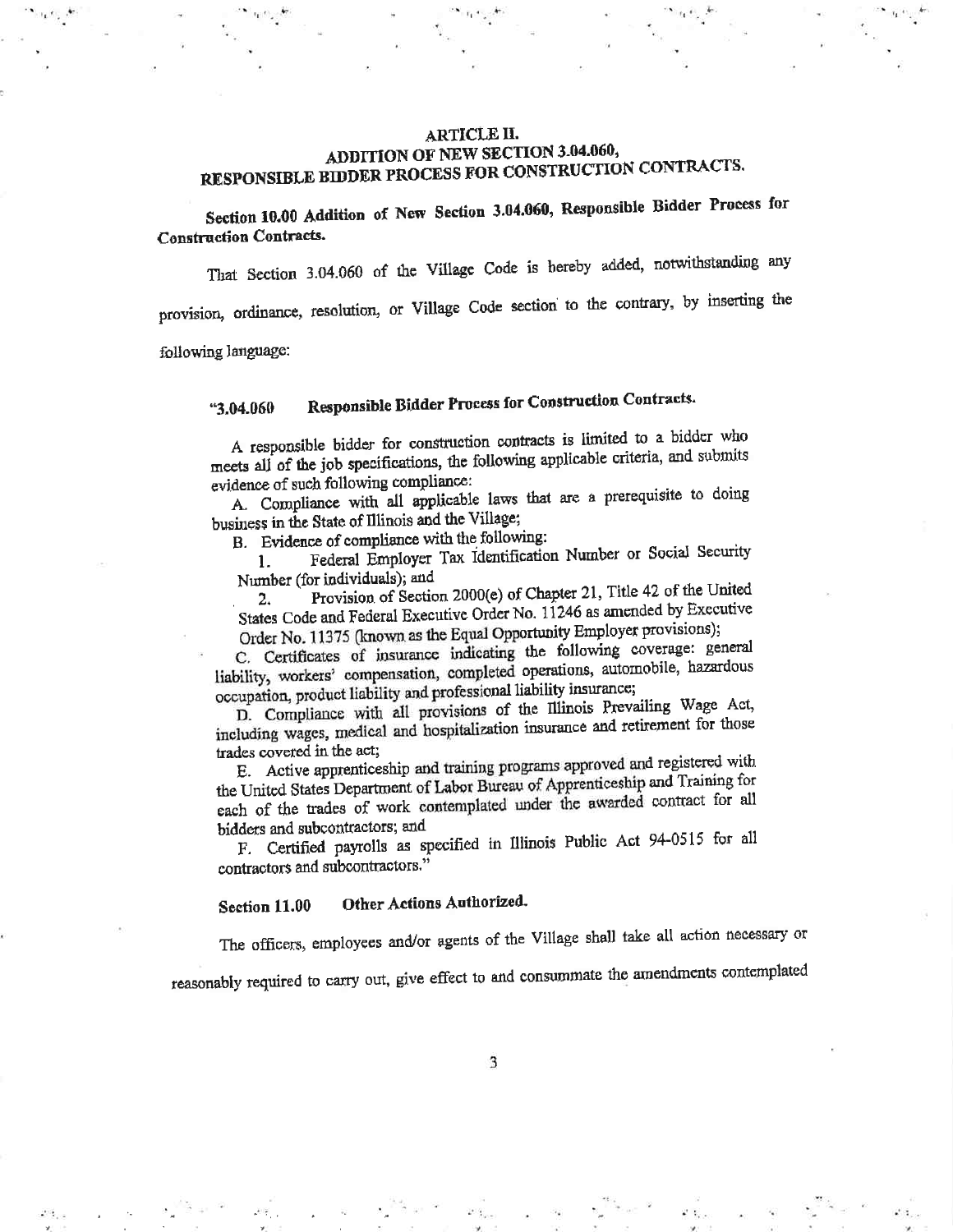by this Ordinance and shall take all action necessary in conformity therewith including, without limitation, the execution and delivery of any and all documents required to be delivered in connection with this Ordinance.

Sections 12.00 - 15.00. Reserved.

### **ARTICLE III.** HEADINGS, SAVINGS CLAUSES, PUBLICATION, EFFECTIVE DATE

### Section 16.00 Headings.

The headings for the articles, sections, paragraphs and sub-paragraphs of this Ordinance are inserted solely for the convenience of reference and form no substantive part of this Ordinance nor should they be used in any interpretation or construction of any substantive provisions of this Ordinance.

## Section 17.00 Severability.

The provisions of this Ordinance are hereby declared to be severable and should any provision, clause, sentence, paragraph, sub-paragraph, section, or part of this Ordinance be determined to be in conflict with any law, statute or regulation by a court of competent jurisdiction, said provision, clause, sentence, paragraph, sub-paragraph, section, or part shall be excluded and deemed inoperative, unenforceable, and as though not provided for herein, and all other provisions shall remain unaffected, unimpaired, valid and in full force and effect. It is hereby declared to be the legislative intent of the Village Board that this Ordinance would have been adopted had not such unconstitutional or invalid provision, clause, sentence, paragraph, sub-paragraph, section, or part thereof been included.

### Section 18.00 Superseder.

All code provisions, ordinances, resolutions and orders, or parts thereof, in conflict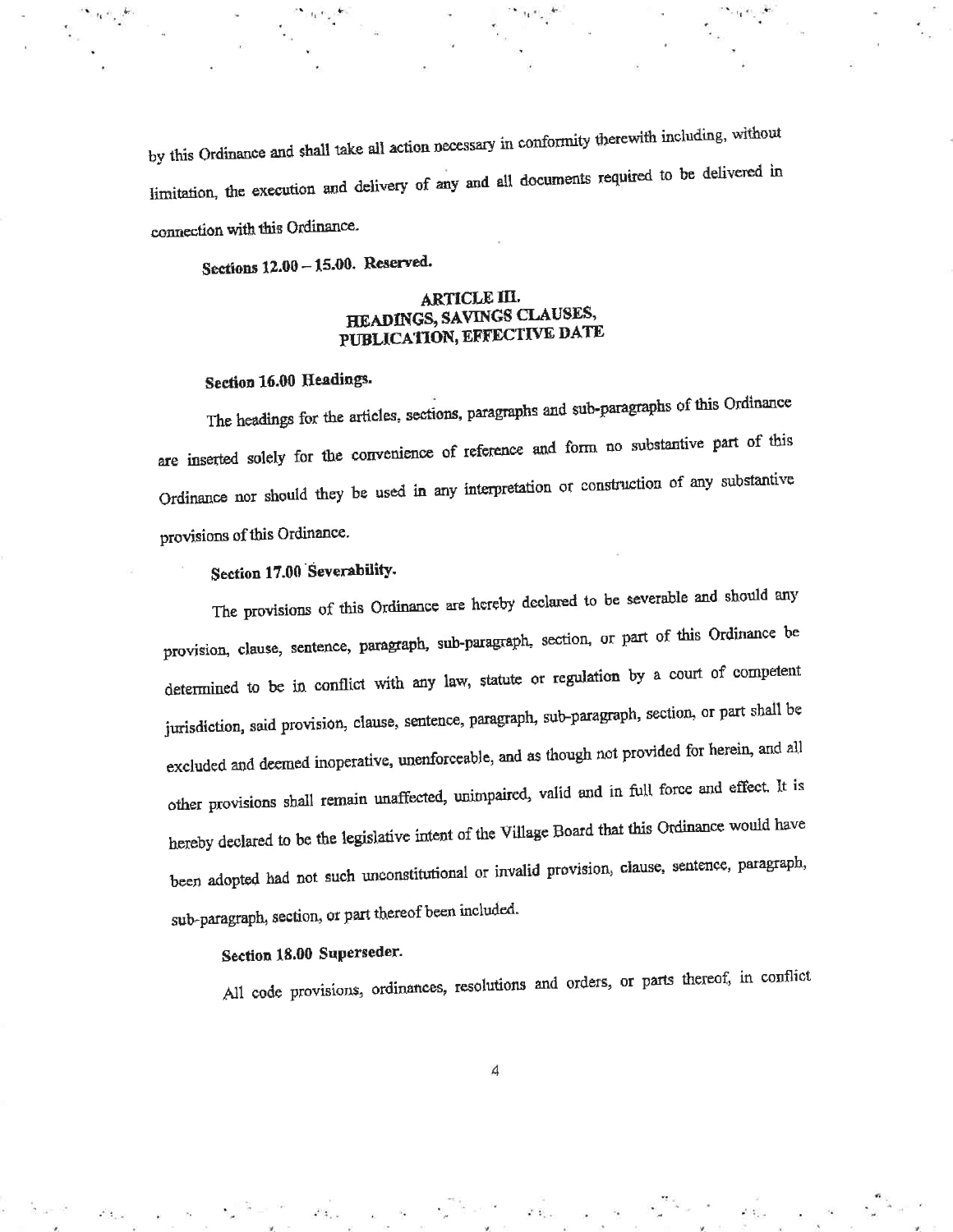herewith are, to the extent of such conflict, hereby superseded.

# Section 19.00 Publication.

A full, true and complete copy of this Ordinance shall be published in pamphlet form or in a newspaper published and of general circulation within the Village as provided by the Illinois Municipal Code, as amended.

 $111$ 

 $\prime$ 

 $\sqrt{ }$ 

 $\overline{I}$ 

I

 $\prime$ 

| $\mathcal{T} \mathcal{T}$ |    |  |  |
|---------------------------|----|--|--|
| $\frac{1}{l}$             |    |  |  |
| $\left  \right $          |    |  |  |
| $\left(1\right)$          |    |  |  |
| $\overline{111}$          |    |  |  |
| $\frac{1}{2}$             | ь, |  |  |
| 111                       |    |  |  |
| $\iota\iota\iota$         |    |  |  |
| $t\,t$                    |    |  |  |
| 111                       |    |  |  |
| $\frac{1}{2}$             |    |  |  |
| $\frac{1}{2}$             |    |  |  |
| $\frac{1}{2}$             |    |  |  |
| $\frac{1}{2}$             |    |  |  |
| $\frac{1}{2}$             |    |  |  |
| $\frac{1}{2}$             |    |  |  |
| $\frac{1}{2}$             |    |  |  |

 $\sqrt{5}$